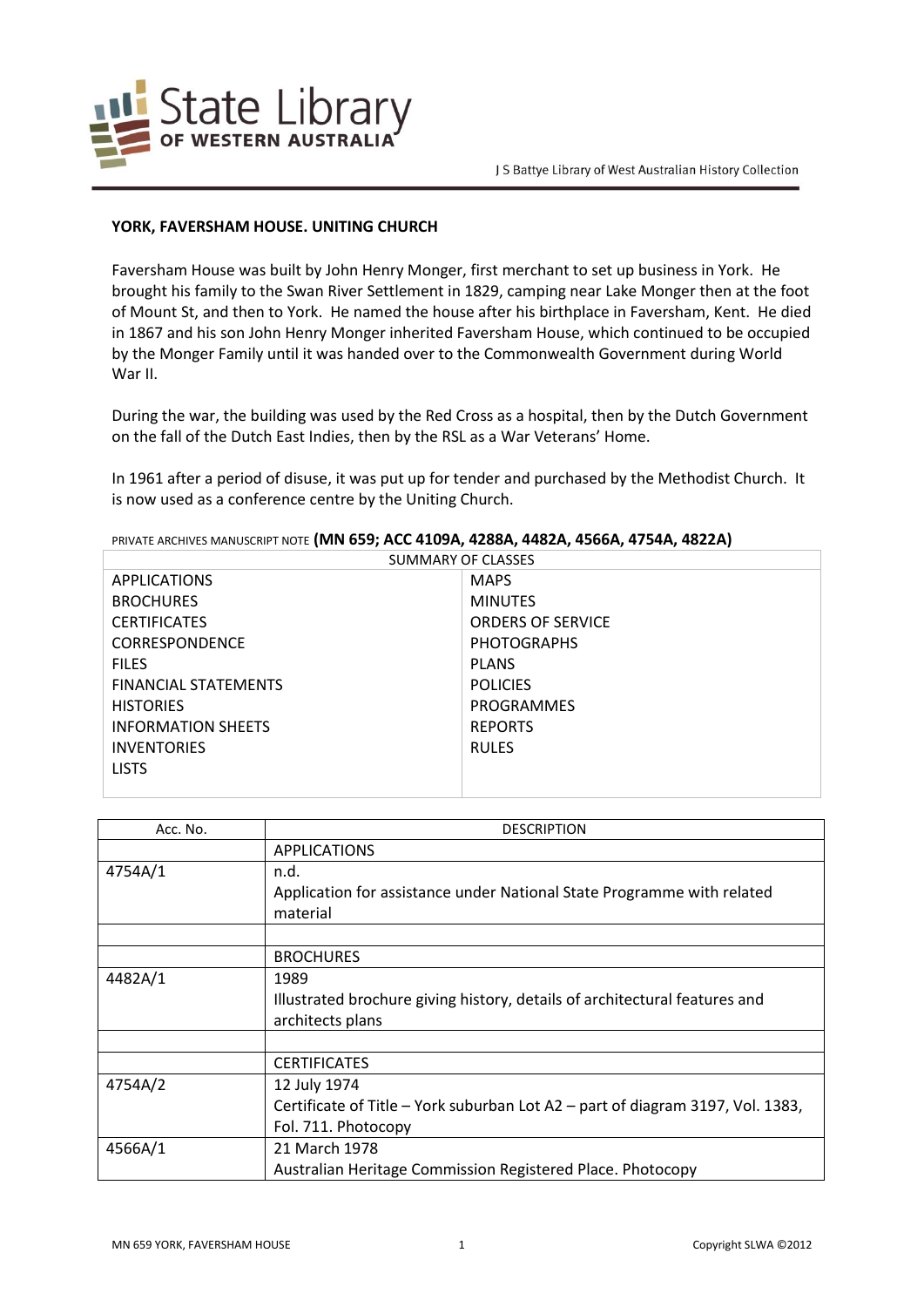

J S Battye Library of West Australian History Collection

|          | <b>CORRESPONDENCE</b>                                                      |
|----------|----------------------------------------------------------------------------|
| 4288A/1  | 11 August 1975 - 15 June 1986                                              |
|          | 127 fol                                                                    |
| 4482A/2  | 12 January 1987 - 3 December 1993                                          |
| 4566A/2  | 3 September 1979 - 18 March 1987                                           |
| 4754A/3  | 28 June 1982                                                               |
|          | 29 June 1987                                                               |
|          | 3 May - 8 July 1988                                                        |
|          | 2 March 1989 - 6 July 1990                                                 |
|          | 2-9December 1992                                                           |
|          | 6 May 1993 - 21 November 1995                                              |
|          |                                                                            |
|          | <b>FILES</b>                                                               |
| 4566A/3  | 19 April 1979 - 20 February 1986                                           |
|          | Restoration of Faversham House (applications, correspondence, plans,       |
|          | quotes, specifications, etc)                                               |
|          |                                                                            |
|          | <b>FINANCIAL STATEMENTS</b>                                                |
| 4566A/4  | 30 September 1981 - 3 February 1983; 29 March 1985                         |
|          |                                                                            |
|          | <b>HISTORIES</b>                                                           |
| 4754A/6  | n.d.                                                                       |
|          | History of the Monger family and Faversham House, by R Forrest - for the   |
|          | Friends of Faversham House                                                 |
| 4754A/7  | n.d.<br>Faversham House                                                    |
| 4754A/8  | Unassigned                                                                 |
| 4754A/9  | Unassigned                                                                 |
| 4482A/3  | n.d.                                                                       |
|          | History of the Monger family and Faversham House                           |
| 4482A/4  | n.d.                                                                       |
|          | Notes on the purchase of Faversham House by the Methodist Church           |
| 4482A/5  | 1983                                                                       |
|          | 3 hand crafted nails mounted on cards for fundraising purposes (nails made |
|          | c.1870                                                                     |
| 4566A/5  | 19 April 1984                                                              |
|          | History of Monger Family (with newspaper cutting re P Monger's escape from |
|          | Crete)                                                                     |
|          |                                                                            |
|          | <b>INFORMATION SHEETS</b>                                                  |
| 4566A/8  | Job description for Caretaker                                              |
| 4566A/9  | Job description for Wardens                                                |
|          |                                                                            |
|          | <b>INVENTORIES</b>                                                         |
| 4754A/10 | 14 February 1994                                                           |
|          | Inventory of furniture and furnishings                                     |
|          |                                                                            |
|          | <b>LISTS</b>                                                               |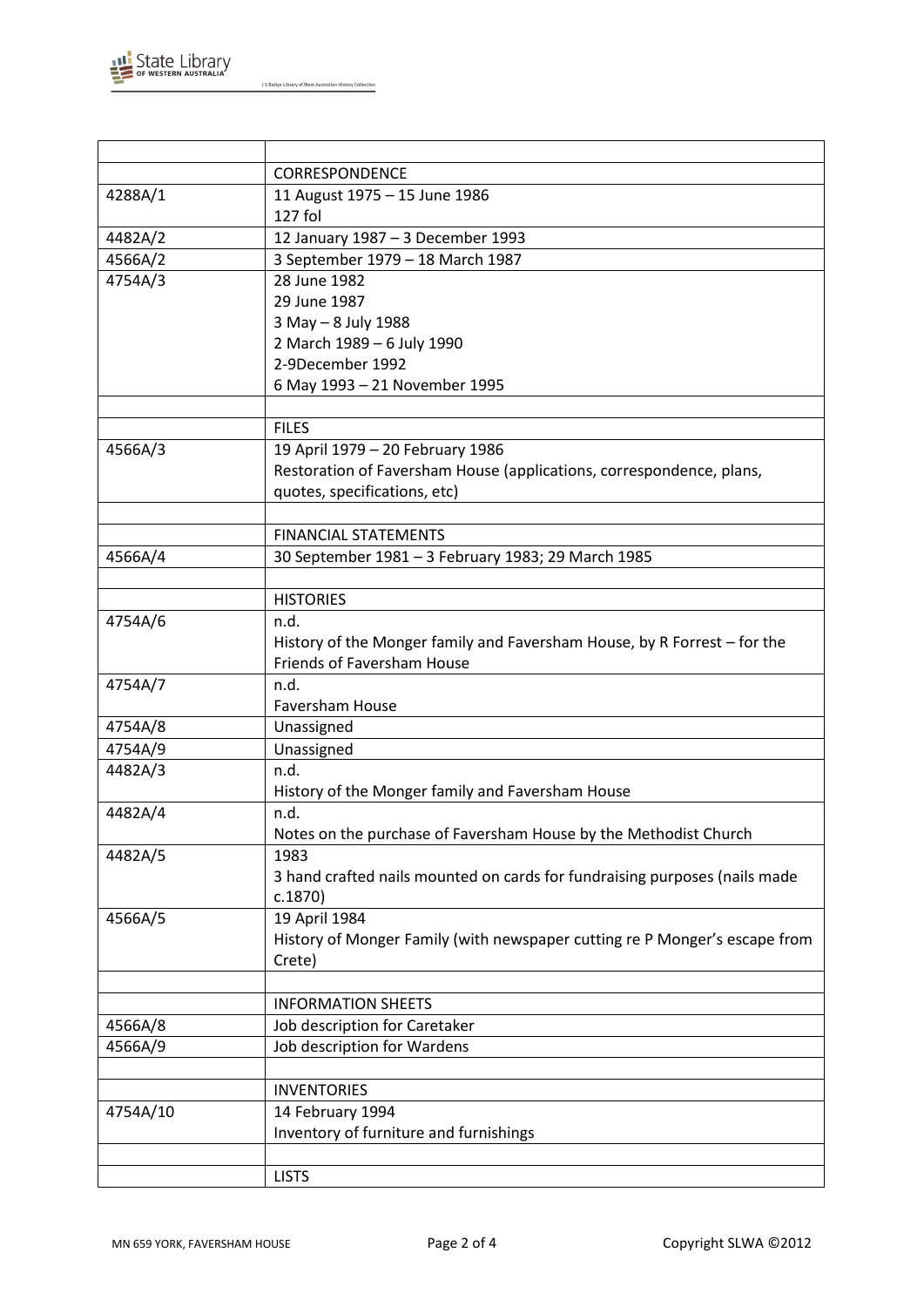

J S Battye Library of West Australian History Collection

| 4109A/1  | 1969-1970                                                               |
|----------|-------------------------------------------------------------------------|
|          | <b>Members of Faversham House</b>                                       |
|          |                                                                         |
| 4482A/6  | 17 January 1992 - 11 December 1992<br><b>Booking Sheets</b>             |
|          |                                                                         |
| 4482A/7  | 1 January 1993<br>Facilities and conditon of use                        |
|          |                                                                         |
| 4482A/8  | January - December 1993                                                 |
|          | <b>Bookings</b>                                                         |
| 4482A/9  | n.d.                                                                    |
|          | Booking form                                                            |
| 4482A/10 | n.d.                                                                    |
|          | Record of use form                                                      |
| 4482A/11 | 17 November 1992                                                        |
|          | Scale of fees                                                           |
| 4482A/12 | 5 March 1993 - 5 November 1993                                          |
|          | Booking sheets and related documents (includes detailed complaint about |
|          | deteriorating condition of building)                                    |
| 4482A/13 | 11 February 1984                                                        |
|          | Booking Sheets and related documents                                    |
| 4482A/14 | n.d.                                                                    |
|          | Members of the Property Committee                                       |
| 4754A/11 | September 1983 - 1993                                                   |
|          | <b>Bookings</b>                                                         |
| 4754A/12 | n.d.                                                                    |
|          | Friends of Faversham                                                    |
|          |                                                                         |
|          | <b>MAPS</b>                                                             |
| 4482A/15 | n.d                                                                     |
|          | Showing position of Faversham House in York                             |
|          |                                                                         |
|          | <b>MINUTES</b>                                                          |
| 4288A/2  | 28 February 1979 - 15 June 1982                                         |
|          | Minutes of "Friends of Faversham" and Property Committee                |
| 4482A/16 | 11 February 1987 - 21 August 1990                                       |
|          | Property Committee (with Agenda papers including financial information) |
| 4566A/6  | 11 April 1982 - 4 April 1984                                            |
|          | Property Committee (with some action lists and reports)                 |
| 4566A/7  | 4 March 1982; 18 July 1982; 25 March 1984                               |
|          | Friends of Faversham                                                    |
|          |                                                                         |
|          | <b>ORDERS OF SERVICE</b>                                                |
| 4482A/17 | 20 April 1963                                                           |
|          | Opening and Dedication of Faversham House                               |
|          |                                                                         |
|          | <b>PHOTOGRAPHS</b>                                                      |
| 4288A/3  | n.d.                                                                    |
|          | Various aspects of Faversham House. 2 coloured, 6 black and white       |
|          |                                                                         |
|          | <b>PLANS</b>                                                            |